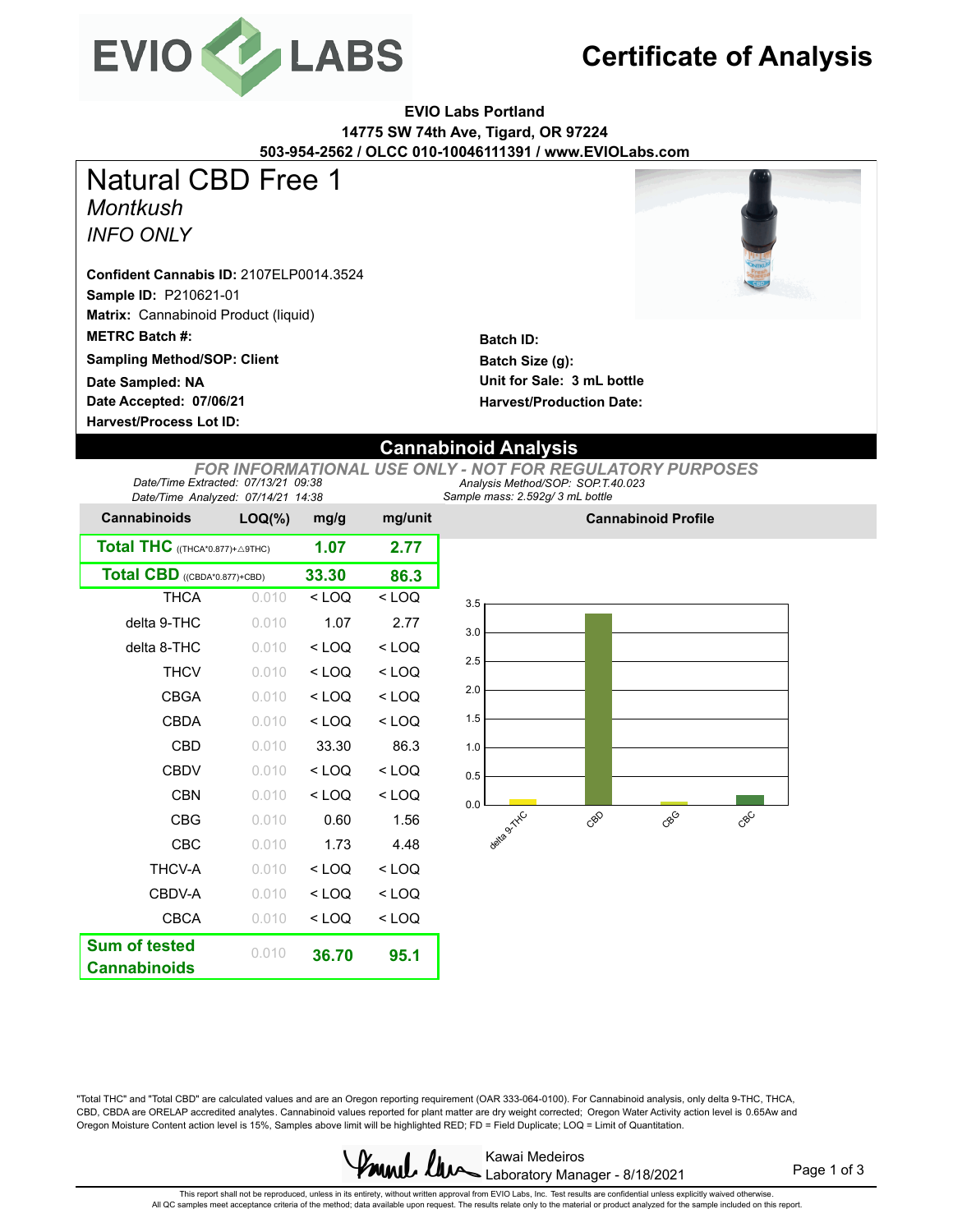

## **Certificate of Analysis**

#### **EVIO Labs Portland 14775 SW 74th Ave, Tigard, OR 97224**

**503-954-2562 / OLCC 010-10046111391 / www.EVIOLabs.com**

*FOR INFORMATIONAL USE ONLY - NOT FOR REGULATORY PURPOSES*

**Terpene Analysis**

# Natural CBD Free 1

#### *Montkush*

**(liquid)**

*INFO ONLY*

**Matrix: Cannabinoid Product Sample ID: P210621-01 METRC Batch #:** 

#### **Date Sampled: NA**

**Date Accepted: 07/06/21 Batch ID: Batch Size:** 

**Sampling Method/SOP: Client**

| <b>Date/Time Extracted:</b> | 07/09/21 10:21         |         |             | Analysis Method/SOP: SOP.T.40.092 |                       |         |             |
|-----------------------------|------------------------|---------|-------------|-----------------------------------|-----------------------|---------|-------------|
| Date/Time Analyzed:         | 07/12/21 13:24         |         |             |                                   |                       |         |             |
| Analyte                     | LOQ (mg/g) Mass (mg/g) |         | Mass $(\%)$ | Analyte                           | LOQ (mg/g) ass (mg/g) |         | Mass $(\%)$ |
| alpha-Pinene                | 0.400                  | $<$ LOQ | $<$ LOQ     | beta-Pinene                       | 0.400                 | $<$ LOQ | $<$ LOQ     |
| Camphene                    | 0.400                  | $<$ LOQ | $<$ LOQ     | Sabinene                          | 0.400                 | $<$ LOQ | $<$ LOQ     |
| Sabinene hydrate            | 0.400                  | $<$ LOQ | $<$ LOQ     | beta-Myrcene                      | 0.400                 | $<$ LOQ | $<$ LOQ     |
| p-Mentha-1,5-diene          | 0.400                  | $<$ LOQ | $<$ LOQ     | (+)-3-Carene                      | 0.400                 | $<$ LOQ | $<$ LOQ     |
| alpha-Terpinene             | 0.400                  | $<$ LOQ | $<$ LOQ     | gamma-Terpinene                   | 0.400                 | $<$ LOQ | $<$ LOQ     |
| Limonene                    | 0.400                  | $<$ LOQ | $<$ LOQ     | Eucalyptol                        | 0.400                 | $<$ LOQ | $<$ LOQ     |
| Guaiol                      | 0.400                  | $<$ LOQ | $<$ LOQ     | Terpinolene                       | 0.400                 | $<$ LOQ | $<$ LOQ     |
| Linalool                    | 0.400                  | $<$ LOQ | $<$ LOQ     | Camphor                           | 0.400                 | $<$ LOQ | $<$ LOQ     |
| (+)-Camphor                 | 0.400                  | $<$ LOQ | $<$ LOQ     | (-)-Camphor                       | 0.400                 | $<$ LOQ | $<$ LOQ     |
| Isopulegol                  | 0.400                  | $<$ LOQ | $<$ LOQ     | Isoborneol                        | 0.400                 | $<$ LOQ | $<$ LOQ     |
| <b>Borneol</b>              | 0.400                  | $<$ LOQ | $<$ LOQ     | Hexahydrothymol                   | 0.400                 | $<$ LOQ | $<$ LOQ     |
| Geraniol                    | 0.400                  | $<$ LOQ | $<$ LOQ     | (+)-Pulegone                      | 0.400                 | $<$ LOQ | $<$ LOQ     |
| Nerol                       | 0.400                  | $<$ LOQ | $<$ LOQ     | cis-Nerolidol                     | 0.400                 | $<$ LOQ | $<$ LOQ     |
| trans-Nerolidol             | 0.400                  | $<$ LOQ | $<$ LOQ     | Geranyl acetate                   | 0.400                 | $<$ LOQ | $<$ LOQ     |
| alpha-Cedrene               | 0.400                  | $<$ LOQ | $<$ LOQ     | trans-Caryophyllene               | 0.400                 | $<$ LOQ | $<$ LOQ     |
| Caryophyllene Oxide         | 0.400                  | $<$ LOQ | $<$ LOQ     | alpha-Humulene                    | 0.400                 | $<$ LOQ | $<$ LOQ     |
| Valencene                   | 0.400                  | $<$ LOQ | $<$ LOQ     | alpha-Farnesene                   | 0.400                 | $<$ LOQ | $<$ LOQ     |
| beta-Farnesene              | 0.400                  | $<$ LOQ | $<$ LOQ     | Cedrol                            | 0.400                 | $<$ LOQ | $<$ LOQ     |
| alpha-Bisabolol             | 0.400                  | $<$ LOQ | $<$ LOQ     | Fenchone                          | 0.400                 | $<$ LOQ | $<$ LOQ     |
| Fenchyl Alcohol             | 0.400                  | $<$ LOQ | $<$ LOQ     | trans, beta-Ocimene               | 0.400                 | $<$ LOQ | $<$ LOQ     |
| beta, cis-Ocimene           | 0.400                  | $<$ LOQ | $<$ LOQ     | Terpineol                         | 0.400                 | $<$ LOQ | $<$ LOQ     |

Total (Sum):

Analysis performed on GCMS with confirmation ion identification. Terpene analysis is not ORELAP accredited. Results reported as wet weight, or as is. LOQ = Limit of Quantitation.



Page 2 of 3